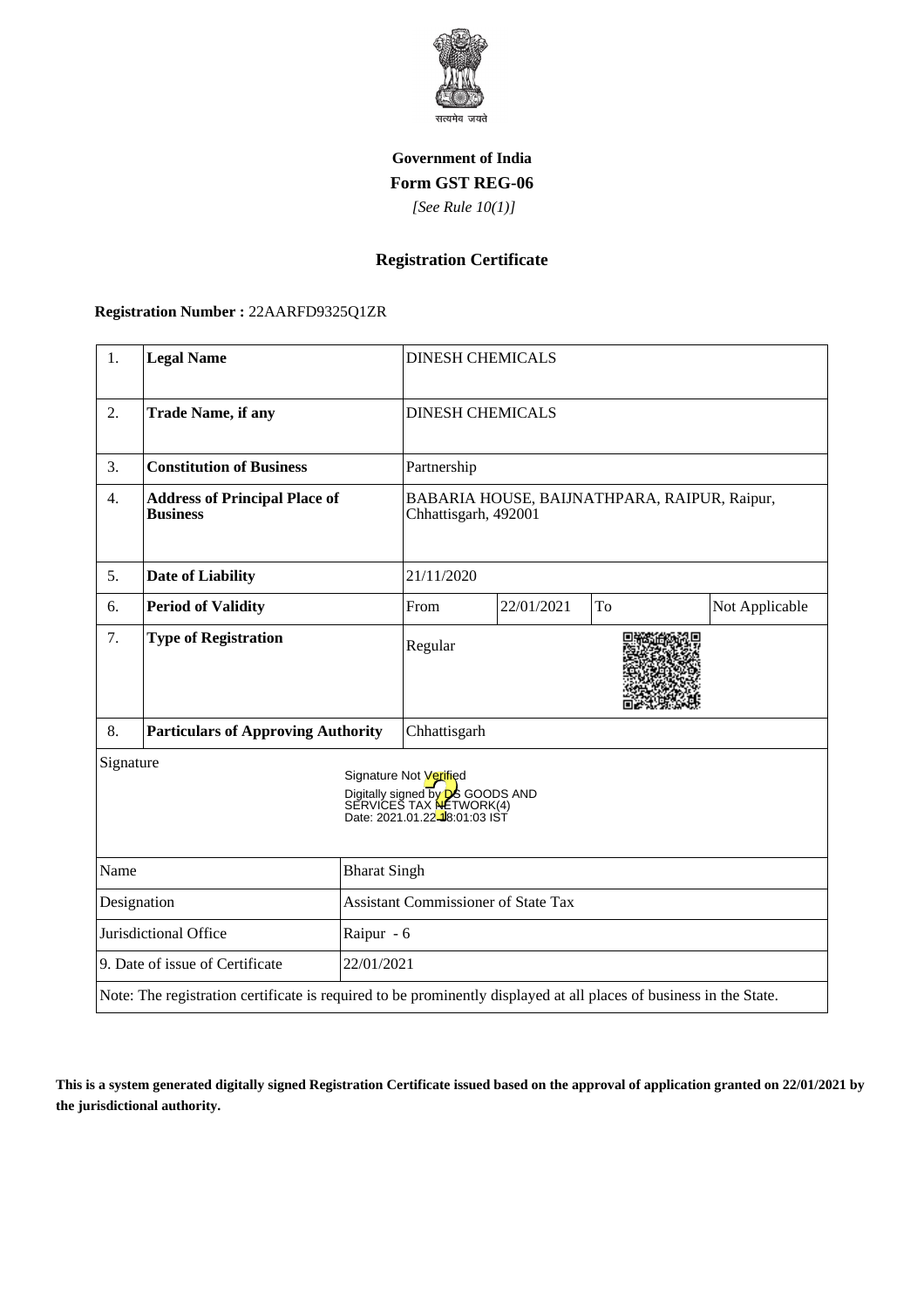

| <b>GSTIN</b>       | 22AARFD932501ZR         |
|--------------------|-------------------------|
| Legal Name         | <b>DINESH CHEMICALS</b> |
| Trade Name, if any | <b>DINESH CHEMICALS</b> |

#### **Details of Additional Places of Business**

Total Number of Additional Places of Business in the State 1

Sr. No. Address

 1 VILLAGE JARODA POST TARRA, P.C.NO.82, BALODABAZAR ROAD, RAIPUR, Raipur, Chhattisgarh, 493111